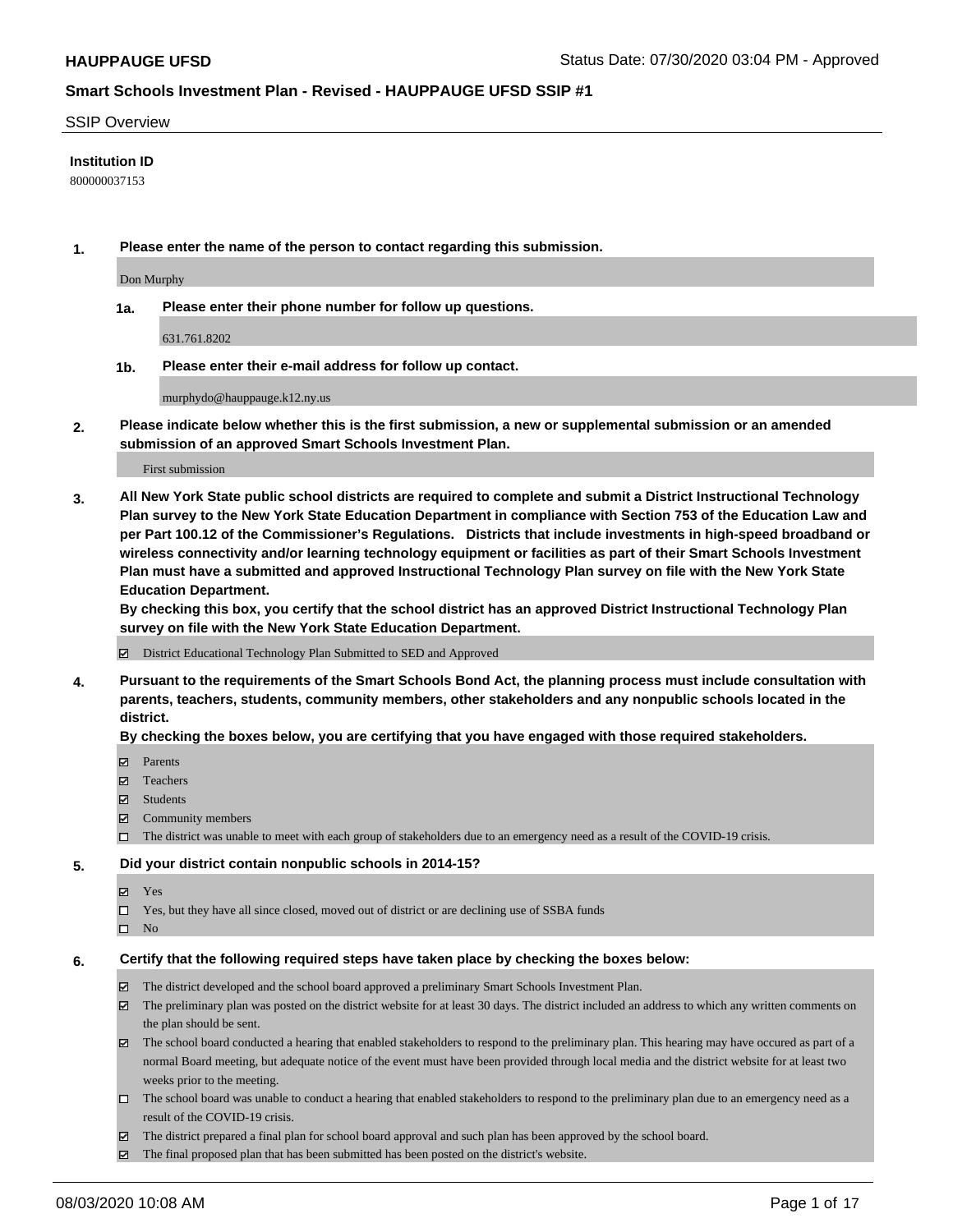SSIP Overview

**6a. Please upload the proposed Smart Schools Investment Plan (SSIP) that was posted on the district's website, along with any supporting materials. Note that this should be different than your recently submitted Educational Technology Survey. The Final SSIP, as approved by the School Board, should also be posted on the website and remain there during the course of the projects contained therein.**

Smart Schools Bond Act Final Presentation to the BOE - Dec 2018.pdf

**6b. Enter the webpage address where the final Smart Schools Investment Plan is posted. The Plan should remain posted for the life of the included projects.**

https://www.hauppauge.k12.ny.us/cms/lib/NY01913704/Centricity/Domain/4/Smart%20Schools%20Bond%20Act%20Final%20Presentation%20to% 20the%20BOE%20-%20Dec%202018.pdf

**7. Please enter an estimate of the total number of students and staff that will benefit from this Smart Schools Investment Plan based on the cumulative projects submitted to date.**

1,536

**8. An LEA/School District may partner with one or more other LEA/School Districts to form a consortium to pool Smart Schools Bond Act funds for a project that meets all other Smart School Bond Act requirements. Each school district participating in the consortium will need to file an approved Smart Schools Investment Plan for the project and submit a signed Memorandum of Understanding that sets forth the details of the consortium including the roles of each respective district.**

 $\Box$  The district plans to participate in a consortium to partner with other school district(s) to implement a Smart Schools project.

**9. Please enter the name and 6-digit SED Code for each LEA/School District participating in the Consortium.**

| <b>Partner LEA/District</b> | <b>ISED BEDS Code</b> |
|-----------------------------|-----------------------|
| (No Response)               | (No Response)         |

**10. Please upload a signed Memorandum of Understanding with all of the participating Consortium partners.**

(No Response)

**11. Your district's Smart Schools Bond Act Allocation is:**

\$1,214,986

**12. Final 2014-15 BEDS Enrollment to calculate Nonpublic Sharing Requirement**

|            | <b>Public Enrollment</b> | l Nonpublic Enrollment | <b>Total Enrollment</b> | l Nonpublic Percentage |
|------------|--------------------------|------------------------|-------------------------|------------------------|
| Enrollment | 3,747                    | $\circ$<br>٥z          | 3.829.00                | 2.14                   |

**13. This table compares each category budget total, as entered in that category's page, to the total expenditures listed in the category's expenditure table. Any discrepancies between the two must be resolved before submission.**

|                                          | Sub-Allocations | <b>Expenditure Totals</b> | Difference |
|------------------------------------------|-----------------|---------------------------|------------|
| <b>School Connectivity</b>               | 0.00            | 0.00                      | 0.00       |
| Connectivity Projects for<br>Communities | 0.00            | 0.00                      | 0.00       |
| Classroom Technology                     | 829,872.00      | 829,872.00                | 0.00       |
| Pre-Kindergarten Classrooms              | 0.00            | 0.00                      | 0.00       |
| Replace Transportable<br>Classrooms      | 0.00            | 0.00                      | 0.00       |
| <b>High-Tech Security Features</b>       | 0.00            | 0.00                      | 0.00       |
| Nonpublic Loan                           | 18,161.06       | 18,161.06                 | 0.00       |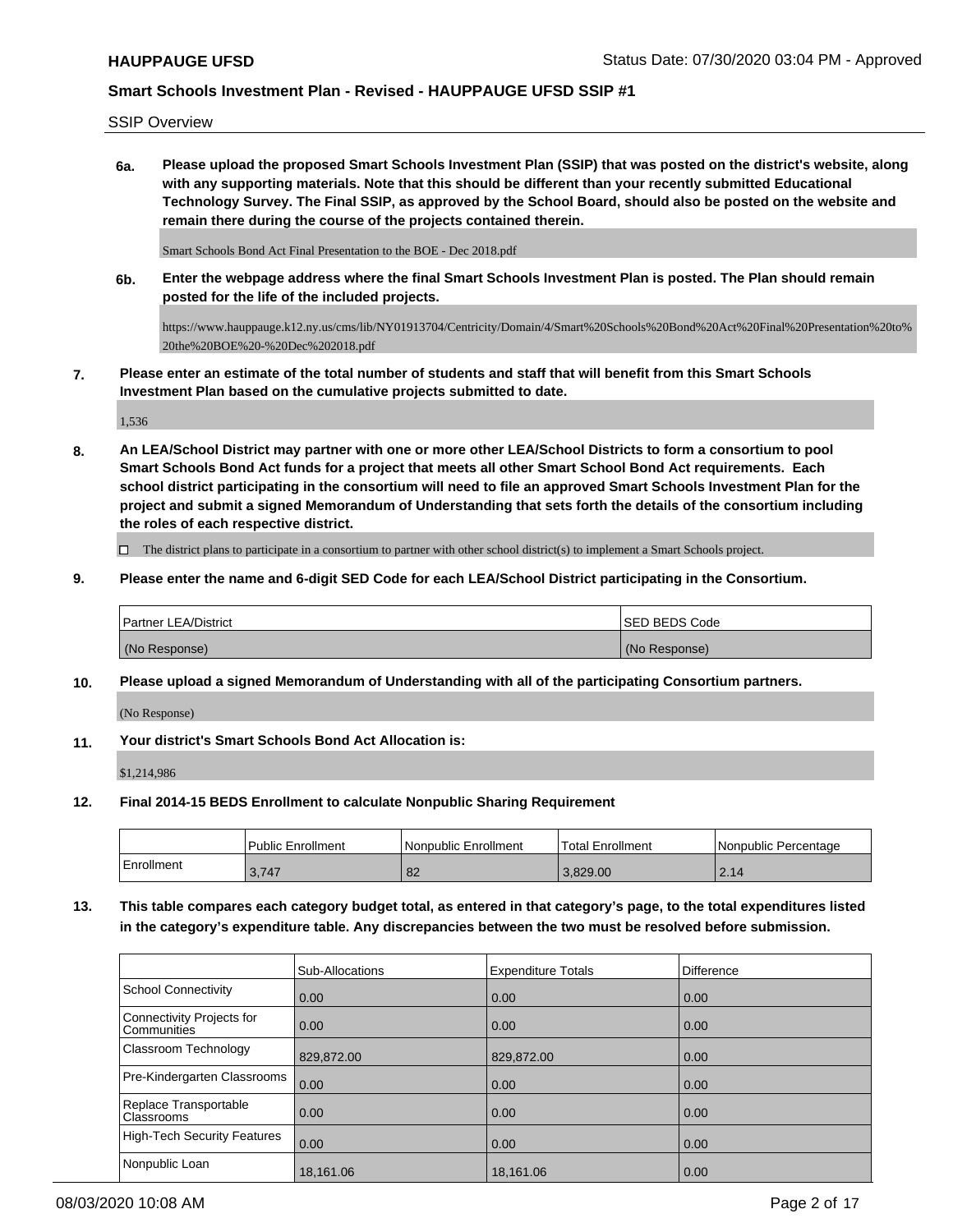SSIP Overview

|         | Sub-Allocations | Expenditure Totals | Difference |
|---------|-----------------|--------------------|------------|
| Totals: | 848.033         | 848,033            |            |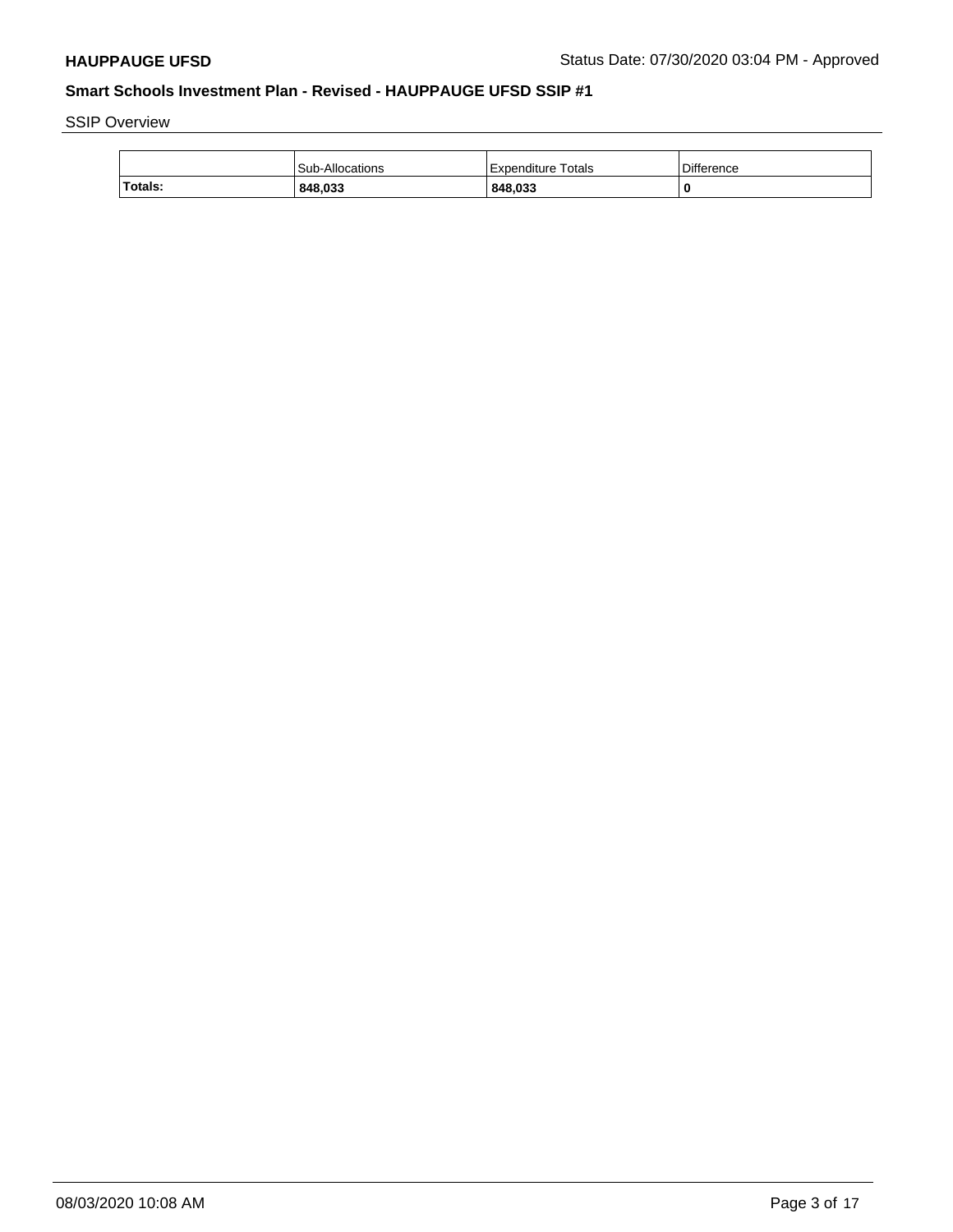School Connectivity

- **1. In order for students and faculty to receive the maximum benefit from the technology made available under the Smart Schools Bond Act, their school buildings must possess sufficient connectivity infrastructure to ensure that devices can be used during the school day. Smart Schools Investment Plans must demonstrate that:**
	- **• sufficient infrastructure that meets the Federal Communications Commission's 100 Mbps per 1,000 students standard currently exists in the buildings where new devices will be deployed, or**
	- **• is a planned use of a portion of Smart Schools Bond Act funds, or**
	- **• is under development through another funding source.**

**Smart Schools Bond Act funds used for technology infrastructure or classroom technology investments must increase the number of school buildings that meet or exceed the minimum speed standard of 100 Mbps per 1,000 students and staff within 12 months. This standard may be met on either a contracted 24/7 firm service or a "burstable" capability. If the standard is met under the burstable criteria, it must be:**

**1. Specifically codified in a service contract with a provider, and**

**2. Guaranteed to be available to all students and devices as needed, particularly during periods of high demand, such as computer-based testing (CBT) periods.**

**Please describe how your district already meets or is planning to meet this standard within 12 months of plan submission.**

(No Response)

**1a. If a district believes that it will be impossible to meet this standard within 12 months, it may apply for a waiver of this requirement, as described on the Smart Schools website. The waiver must be filed and approved by SED prior to submitting this survey.**

 $\Box$  By checking this box, you are certifying that the school district has an approved waiver of this requirement on file with the New York State Education Department.

**2. Connectivity Speed Calculator (Required). If the district currently meets the required speed, enter "Currently Met" in the last box: Expected Date When Required Speed Will be Met.**

|                  | l Number of     | Required Speed | Current Speed in | Expected Speed | Expected Date                        |
|------------------|-----------------|----------------|------------------|----------------|--------------------------------------|
|                  | <b>Students</b> | In Mbps        | <b>Mbps</b>      | to be Attained | When Required                        |
|                  |                 |                |                  |                | Within 12 Months 1Speed Will be Met1 |
| Calculated Speed | (No Response)   | 0.00           | (No Response)    | (No Response)  | l (No Response)                      |

**3. Describe how you intend to use Smart Schools Bond Act funds for high-speed broadband and/or wireless connectivity projects in school buildings.**

(No Response)

**4. Describe the linkage between the district's District Instructional Technology Plan and how the proposed projects will improve teaching and learning. (There should be a link between your response to this question and your responses to Question 1 in Section IV - NYSED Initiatives Alignment: "Explain how the district use of instructional technology will serve as a part of a comprehensive and sustained effort to support rigorous academic standards attainment and performance improvement for students."** 

**Your answer should also align with your answers to the questions in Section II - Strategic Technology Planning and the associated Action Steps in Section III - Action Plan.)**

(No Response)

**5. If the district wishes to have students and staff access the Internet from wireless devices within the school building, or in close proximity to it, it must first ensure that it has a robust Wi-Fi network in place that has sufficient bandwidth to meet user demand.**

**Please describe how you have quantified this demand and how you plan to meet this demand.**

(No Response)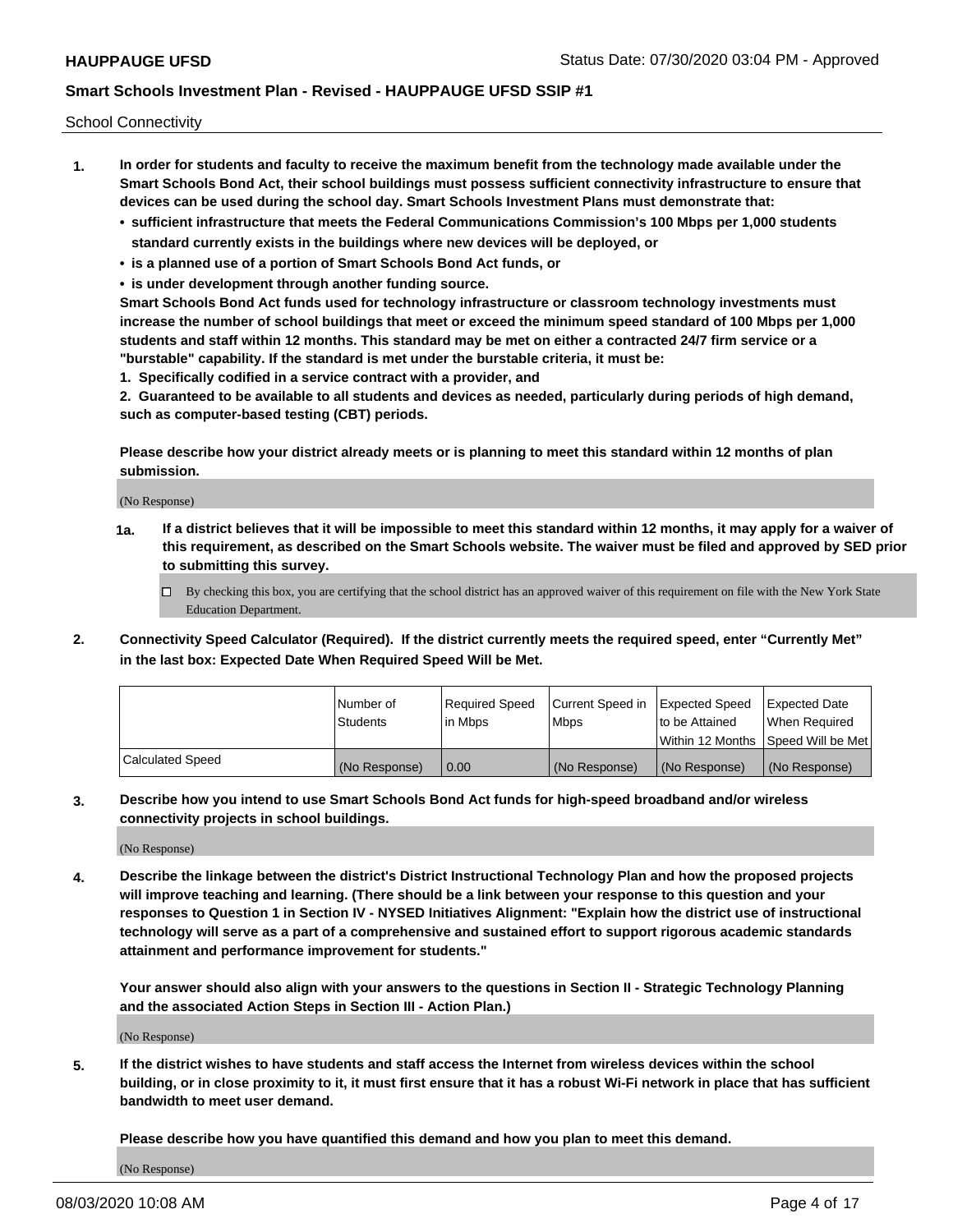School Connectivity

**6. Smart Schools plans with any expenditures in the School Connectivity category require a project number from the Office of Facilities Planning. Districts must submit an SSBA LOI and receive project numbers prior to submitting the SSIP. As indicated on the LOI, some projects may be eligible for a streamlined review and will not require a building permit.**

**Please indicate on a separate row each project number given to you by the Office of Facilities Planning.**

| Project Number |  |
|----------------|--|
| (No Response)  |  |

**7. Certain high-tech security and connectivity infrastructure projects may be eligible for an expedited review process as determined by the Office of Facilities Planning.**

### **Was your project deemed eligible for streamlined review?**

(No Response)

### **8. Include the name and license number of the architect or engineer of record.**

| Name          | License Number |
|---------------|----------------|
| (No Response) | (No Response)  |

### **9. Public Expenditures – Loanable (Counts toward the nonpublic loan calculation)**

| Select the allowable expenditure type.<br>Repeat to add another item under each type. | <b>PUBLIC</b> Items to be<br>l Purchased | Quantity         | l Cost Per Item  | <b>Total Cost</b> |
|---------------------------------------------------------------------------------------|------------------------------------------|------------------|------------------|-------------------|
| (No Response)                                                                         | (No Response)                            | (No<br>Response) | (No<br>Response) | 0.00              |
|                                                                                       |                                          | 0                | 0.00             |                   |

### **10. Public Expenditures – Non-Loanable (Does not count toward nonpublic loan calculation)**

| Select the allowable expenditure<br>type.      | <b>PUBLIC</b> Items to be purchased | Quantity      | Cost per Item | <b>Total Cost</b> |
|------------------------------------------------|-------------------------------------|---------------|---------------|-------------------|
| Repeat to add another item under<br>each type. |                                     |               |               |                   |
| (No Response)                                  | (No Response)                       | (No Response) | (No Response) | 0.00              |
|                                                |                                     |               | 0.00          |                   |

#### **11. Final 2014-15 BEDS Enrollment to calculate Nonpublic Sharing Requirement (no changes allowed.)**

|            | l Public Enrollment | Nonpublic Enrollment | 'Total Enrollment | l Nonpublic Percentage |
|------------|---------------------|----------------------|-------------------|------------------------|
| Enrollment | 3.747               | 82                   | 3.829.00          | 2.14                   |

### **12. Total Public Budget - Loanable (Counts toward the nonpublic loan calculation)**

|                                               | Public Allocations | <b>Estimated Nonpublic Loan</b><br>Amount | Estimated Total Sub-Allocations |
|-----------------------------------------------|--------------------|-------------------------------------------|---------------------------------|
| Network/Access Costs                          | (No Response)      | 0.00                                      | 0.00                            |
| School Internal Connections and<br>Components | (No Response)      | 0.00                                      | 0.00                            |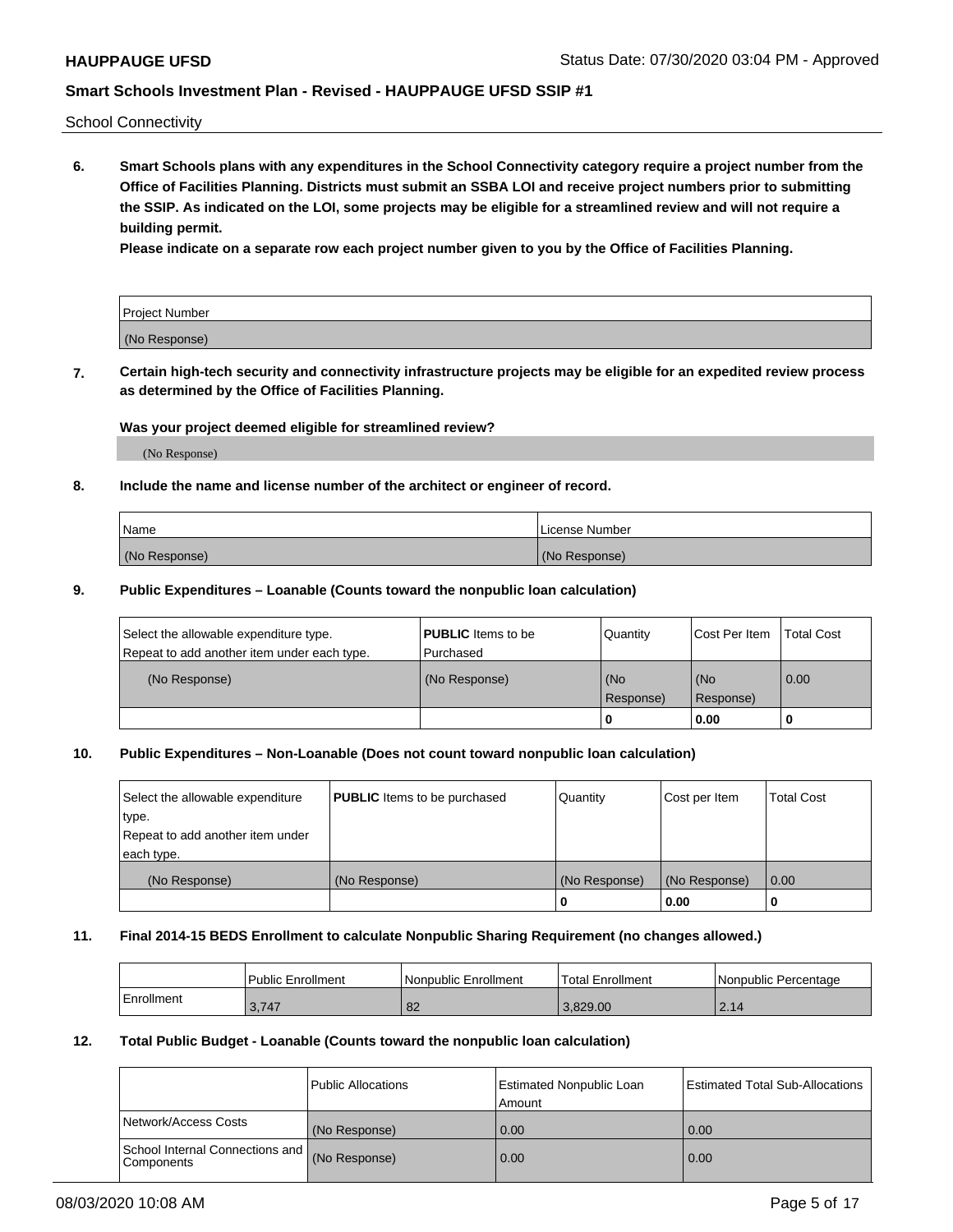School Connectivity

|         | Public Allocations | <b>Estimated Nonpublic Loan</b><br>l Amount | <b>Estimated Total Sub-Allocations</b> |
|---------|--------------------|---------------------------------------------|----------------------------------------|
| l Other | (No Response)      | 0.00                                        | 0.00                                   |
| Totals: | 0.00               | 0                                           |                                        |

# **13. Total Public Budget – Non-Loanable (Does not count toward the nonpublic loan calculation)**

|                                                   | Sub-<br>Allocation |
|---------------------------------------------------|--------------------|
| Network/Access Costs                              | (No Response)      |
| <b>Outside Plant Costs</b>                        | (No Response)      |
| <b>School Internal Connections and Components</b> | (No Response)      |
| <b>Professional Services</b>                      | (No Response)      |
| Testing                                           | (No Response)      |
| <b>Other Upfront Costs</b>                        | (No Response)      |
| <b>Other Costs</b>                                | (No Response)      |
| Totals:                                           | 0.00               |

# **14. School Connectivity Totals**

|                          | Total Sub-Allocations |
|--------------------------|-----------------------|
| Total Loanable Items     | 0.00                  |
| Total Non-Ioanable Items | 0.00                  |
| Totals:                  | 0                     |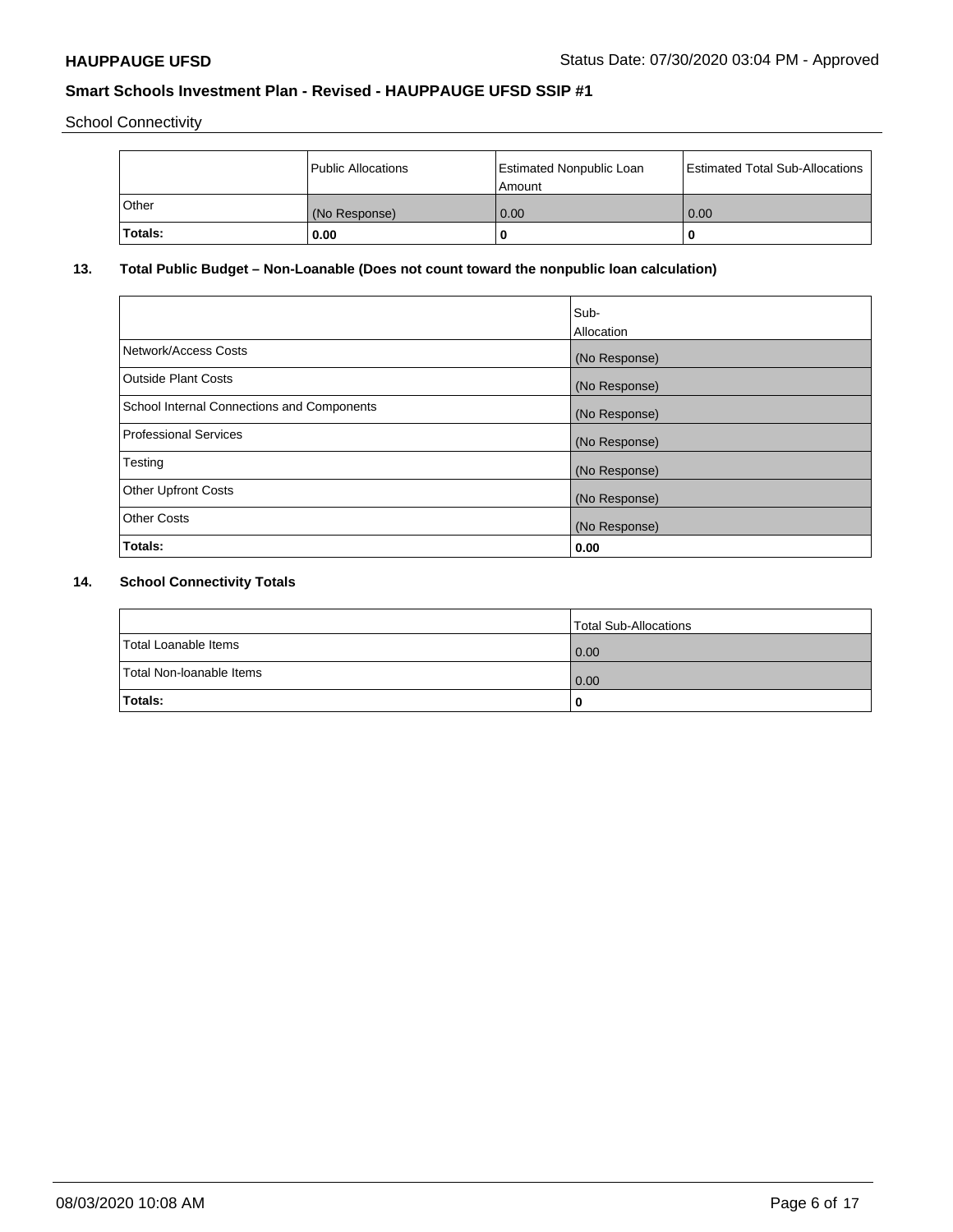Community Connectivity (Broadband and Wireless)

**1. Describe how you intend to use Smart Schools Bond Act funds for high-speed broadband and/or wireless connectivity projects in the community.**

(No Response)

**2. Please describe how the proposed project(s) will promote student achievement and increase student and/or staff access to the Internet in a manner that enhances student learning and/or instruction outside of the school day and/or school building.**

(No Response)

**3. Community connectivity projects must comply with all the necessary local building codes and regulations (building and related permits are not required prior to plan submission).**

 $\Box$  I certify that we will comply with all the necessary local building codes and regulations.

**4. Please describe the physical location of the proposed investment.**

(No Response)

**5. Please provide the initial list of partners participating in the Community Connectivity Broadband Project, along with their Federal Tax Identification (Employer Identification) number.**

| <b>Project Partners</b> | l Federal ID # |
|-------------------------|----------------|
| (No Response)           | (No Response)  |

**6. Please detail the type, quantity, per unit cost and total cost of the eligible items under each sub-category.**

| Select the allowable expenditure | Item to be purchased | Quantity      | Cost per Item | <b>Total Cost</b> |
|----------------------------------|----------------------|---------------|---------------|-------------------|
| type.                            |                      |               |               |                   |
| Repeat to add another item under |                      |               |               |                   |
| each type.                       |                      |               |               |                   |
| (No Response)                    | (No Response)        | (No Response) | (No Response) | 0.00              |
|                                  |                      | U             | 0.00          |                   |

**7. If you are submitting an allocation for Community Connectivity, complete this table.**

**Note that the calculated Total at the bottom of the table must equal the Total allocation for this category that you entered in the SSIP Overview overall budget.**

|                                    | Sub-Allocation |
|------------------------------------|----------------|
| Network/Access Costs               | (No Response)  |
| Outside Plant Costs                | (No Response)  |
| <b>Tower Costs</b>                 | (No Response)  |
| <b>Customer Premises Equipment</b> | (No Response)  |
| <b>Professional Services</b>       | (No Response)  |
| Testing                            | (No Response)  |
| <b>Other Upfront Costs</b>         | (No Response)  |
| <b>Other Costs</b>                 | (No Response)  |
| Totals:                            | 0.00           |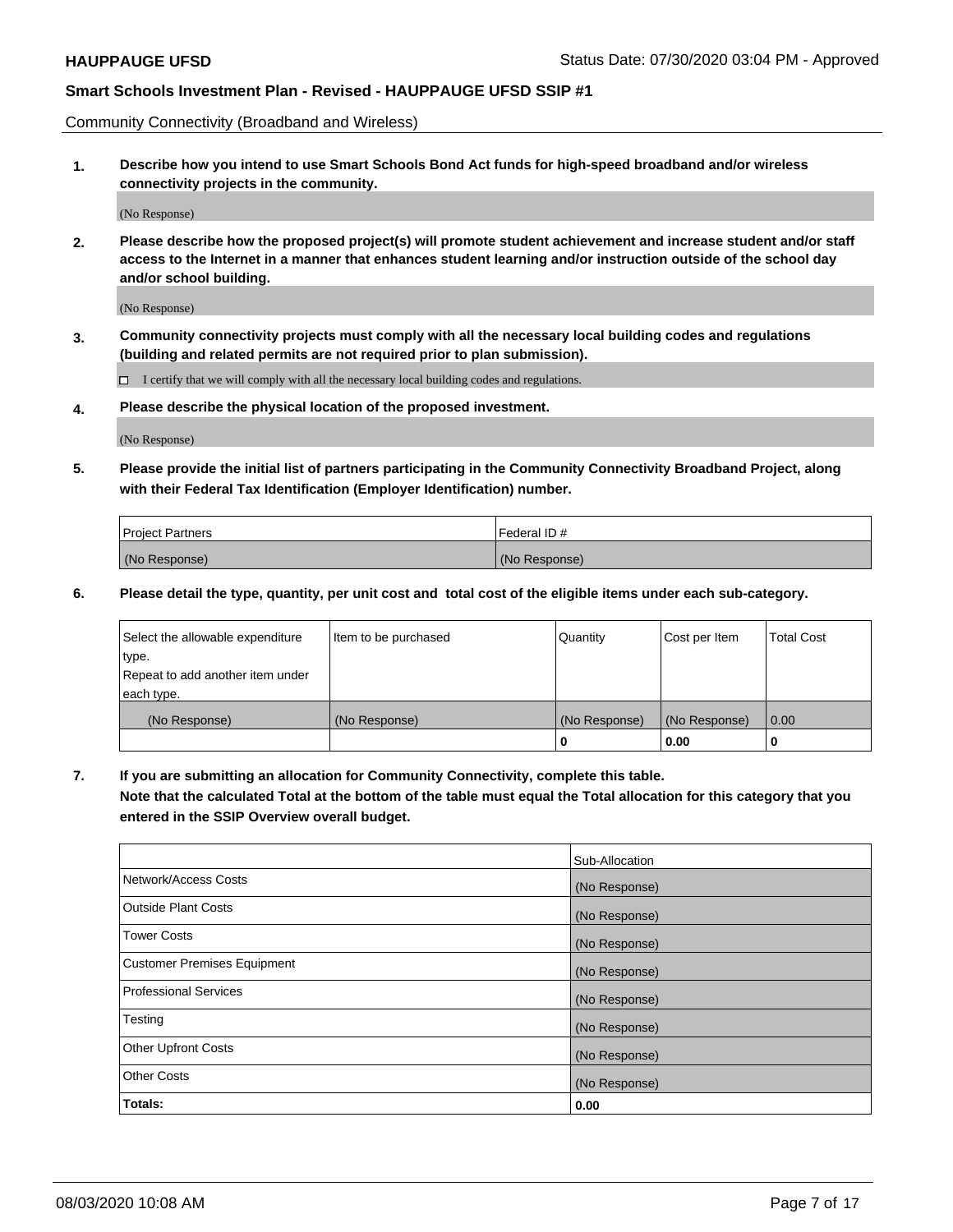### Classroom Learning Technology

**1. In order for students and faculty to receive the maximum benefit from the technology made available under the Smart Schools Bond Act, their school buildings must possess sufficient connectivity infrastructure to ensure that devices can be used during the school day. Smart Schools Investment Plans must demonstrate that sufficient infrastructure that meets the Federal Communications Commission's 100 Mbps per 1,000 students standard currently exists in the buildings where new devices will be deployed, or is a planned use of a portion of Smart Schools Bond Act funds, or is under development through another funding source. Smart Schools Bond Act funds used for technology infrastructure or classroom technology investments must increase the number of school buildings that meet or exceed the minimum speed standard of 100 Mbps per 1,000 students and staff within 12 months. This standard may be met on either a contracted 24/7 firm service or a "burstable" capability. If the standard is met under the burstable criteria, it must be:**

**1. Specifically codified in a service contract with a provider, and**

**2. Guaranteed to be available to all students and devices as needed, particularly during periods of high demand, such as computer-based testing (CBT) periods.**

**Please describe how your district already meets or is planning to meet this standard within 12 months of plan submission.**

Hauppauge UFSD currently has a student population of 3,420 as of the writing of this plan. Our bandwidth is 900MB, with an additional 100MB dedicated pipe to Eastern Suffolk BOCES for specific applications. We have surpassed the requirement (100MB/1000 students) for our students and staff members.

- **1a. If a district believes that it will be impossible to meet this standard within 12 months, it may apply for a waiver of this requirement, as described on the Smart Schools website. The waiver must be filed and approved by SED prior to submitting this survey.**
	- $\Box$  By checking this box, you are certifying that the school district has an approved waiver of this requirement on file with the New York State Education Department.
- **2. Connectivity Speed Calculator (Required). If the district currently meets the required speed, enter "Currently Met" in the last box: Expected Date When Required Speed Will be Met.**

|                  | l Number of | Required Speed | Current Speed in | <b>Expected Speed</b> | Expected Date     |
|------------------|-------------|----------------|------------------|-----------------------|-------------------|
|                  | Students    | lin Mbps       | <b>Mbps</b>      | to be Attained        | When Required     |
|                  |             |                |                  | l Within 12 Months    | Speed Will be Met |
| Calculated Speed | 3.420       | 342.00         | 900              | 900                   | Met               |

**3. If the district wishes to have students and staff access the Internet from wireless devices within the school building, or in close proximity to it, it must first ensure that it has a robust Wi-Fi network in place that has sufficient bandwidth to meet user demand.**

**Please describe how you have quantified this demand and how you plan to meet this demand.**

We have standardized our wireless network with **Cisco** Active Components. Throughout the district, Cisco WAPS (Wireless Access Points) have been deployed to all learning spaces, including classrooms, libraries, and labs. Wireless controllers serve as the "brains" of our Wireless network, affording the district the opportunity to route traffic, offer specific SSIDs and balance bandwidth.

**4. All New York State public school districts are required to complete and submit an Instructional Technology Plan survey to the New York State Education Department in compliance with Section 753 of the Education Law and per Part 100.12 of the Commissioner's Regulations.**

**Districts that include educational technology purchases as part of their Smart Schools Investment Plan must have a submitted and approved Instructional Technology Plan survey on file with the New York State Education Department.**

By checking this box, you are certifying that the school district has an approved Instructional Technology Plan survey on file with the New York State Education Department.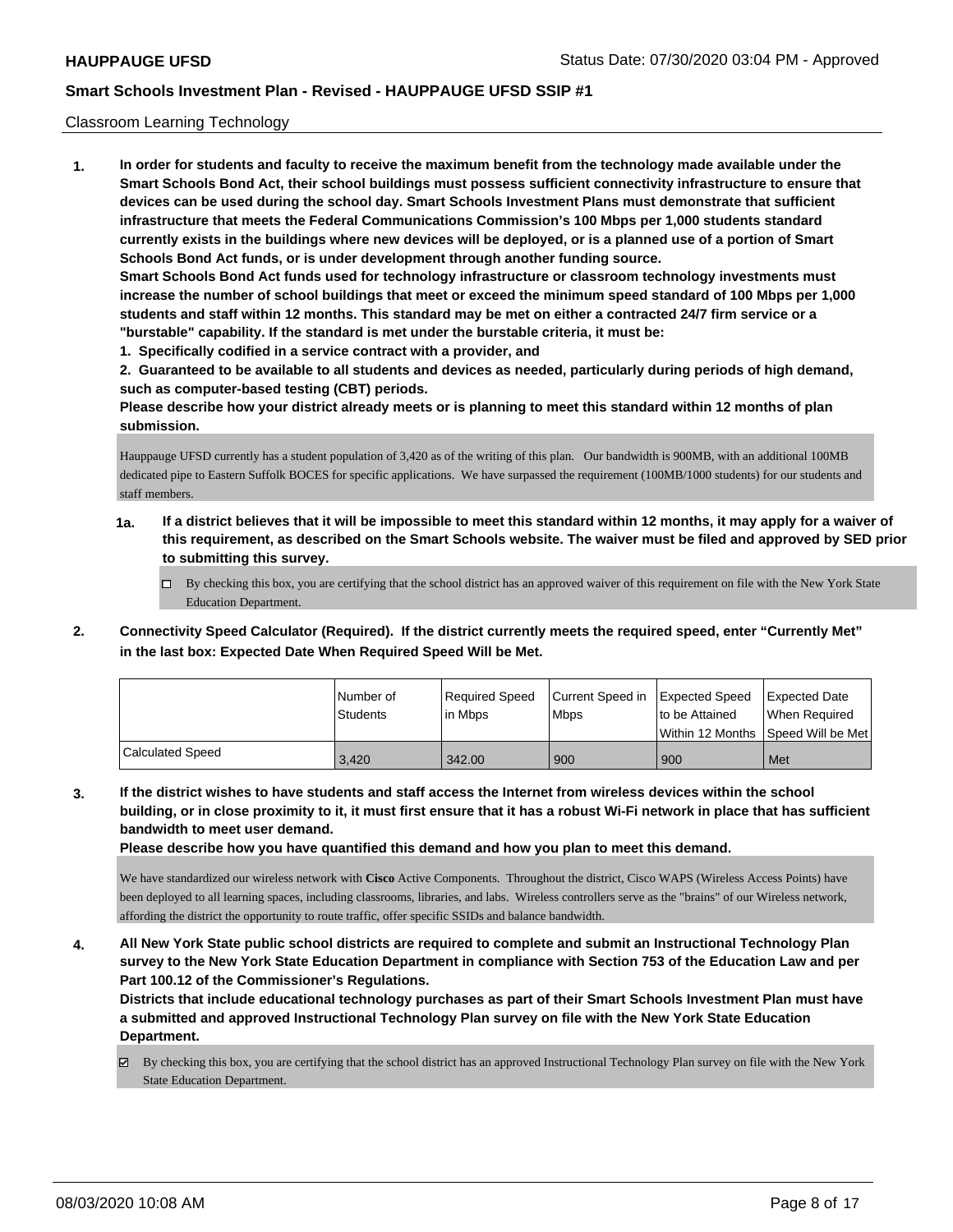### Classroom Learning Technology

**5. Describe the devices you intend to purchase and their compatibility with existing or planned platforms or systems. Specifically address the adequacy of each facility's electrical, HVAC and other infrastructure necessary to install and support the operation of the planned technology.**

We are looking to purchase **SMART IFPs** and **Audio Enhancement Systems (Teacher Microphone and Surround Sound Speakers)** in classrooms in our district. The flat panels will replace existing Promethean Boards in the same locations. All electrical, HVAC, and network considerations are already in place, so the replacement process will be seamless. The Surround System will utilize existing electrical wiring in our classrooms.

- **6. Describe how the proposed technology purchases will:**
	- **> enhance differentiated instruction;**
	- **> expand student learning inside and outside the classroom;**
	- **> benefit students with disabilities and English language learners; and**
	- **> contribute to the reduction of other learning gaps that have been identified within the district.**

**The expectation is that districts will place a priority on addressing the needs of students who struggle to succeed in a rigorous curriculum. Responses in this section should specifically address this concern and align with the district's Instructional Technology Plan (in particular Question 2 of E. Curriculum and Instruction: "Does the district's instructional technology plan address the needs of students with disabilities to ensure equitable access to instruction, materials and assessments?" and Question 3 of the same section: "Does the district's instructional technology plan address the provision of assistive technology specifically for students with disabilities to ensure access to and participation in the general curriculum?")**

**In addition, describe how the district ensures equitable access to instruction, materials and assessments and participation in the general curriculum for both SWD and English Language Learners/Multilingual Learners (ELL/MLL) students.**

Hauppauge UFSD is committed to providing equitable access to instructional materials for all students. In both general and special education classes, curriculum materials (textbooks, hardware, software, web subscriptions, printable materials) are chosen based on state standards, with a focus on providing a prescriptive experience for all students. Students with disabilities and English language learners are provided with a variety of technology tools to ensure they are actively involved in classroom experiences. We have deployed iPads, specialized APPS, laptops, Chromebooks, interactive boards, FM systems, and other assistive technologies to meet the needs of our students. Google Docs, Slides, Sheets and Classroom are utilized by all teachers to connect with students. These tools offer accessibility options including: Voice Typing, Screen Magnifier, Translation, and Screen Reader support. This **Smart Schools Plan** aligns directly with our philosophy, with the purchase of **SMART Interactive Boards** (including device-agnostic software) and **Audio Enhancement** systems.

#### **SMART IFPs**

The **SMART Interactive Flat Panels** allow for immediate feedback in the classroom. Teachers can offer a wide array of interactive lessons using built-in tools and web-based resources. There are also opportunities for synchronous and asynchronous learning opportunities. ELLs and Students with disabilities will benefit from the visual and audio features as teachers utilize large fonts, colors, graphs, illustrations, videos and instructional games. Students can be at the center of their own learning, and directly participate in activities previously reserved only for the instructor. Through the use of Google Classroom, Plickers, Kahoot, and other digital platforms, students can share their thinking/work with the classroom teacher, and the teacher can access immediate data to identify learning gaps and inform instruction.

#### **AUDIO ENHANCEMENT - Sentinel System**

A child's ability to hear clearly is essential to the learning process in a public school classroom. Typical U.S. classrooms are audio-visual environments where knowledge is imparted through visual and spoken instruction. A "sound enhancement system" is designed specifically for classrooms to assure that the teacher's voice reaches every student in the room – at a normal speaking voice level, not through shouting. Using a wireless microphone with an infrared signal, Hauppauge teachers speak normally to the class, with their voices transmitted to ceiling-mounted speakers -- each speaker delivering the teacher's voice at a normal conversational level. Teachers can move about freely throughout the classroom, knowing that students can clearly hear them from any spot in the classroom. For students, research has reported significant benefits in the areas of literacy and academic achievement, speech recognition in quiet and noise, and on-task behavior related to attentional skills and learning behaviors. Source: https://audioenhancement.com/wp-content/uploads/2018/06/Audio-Enhancement-WHITE-PAPER-.pdf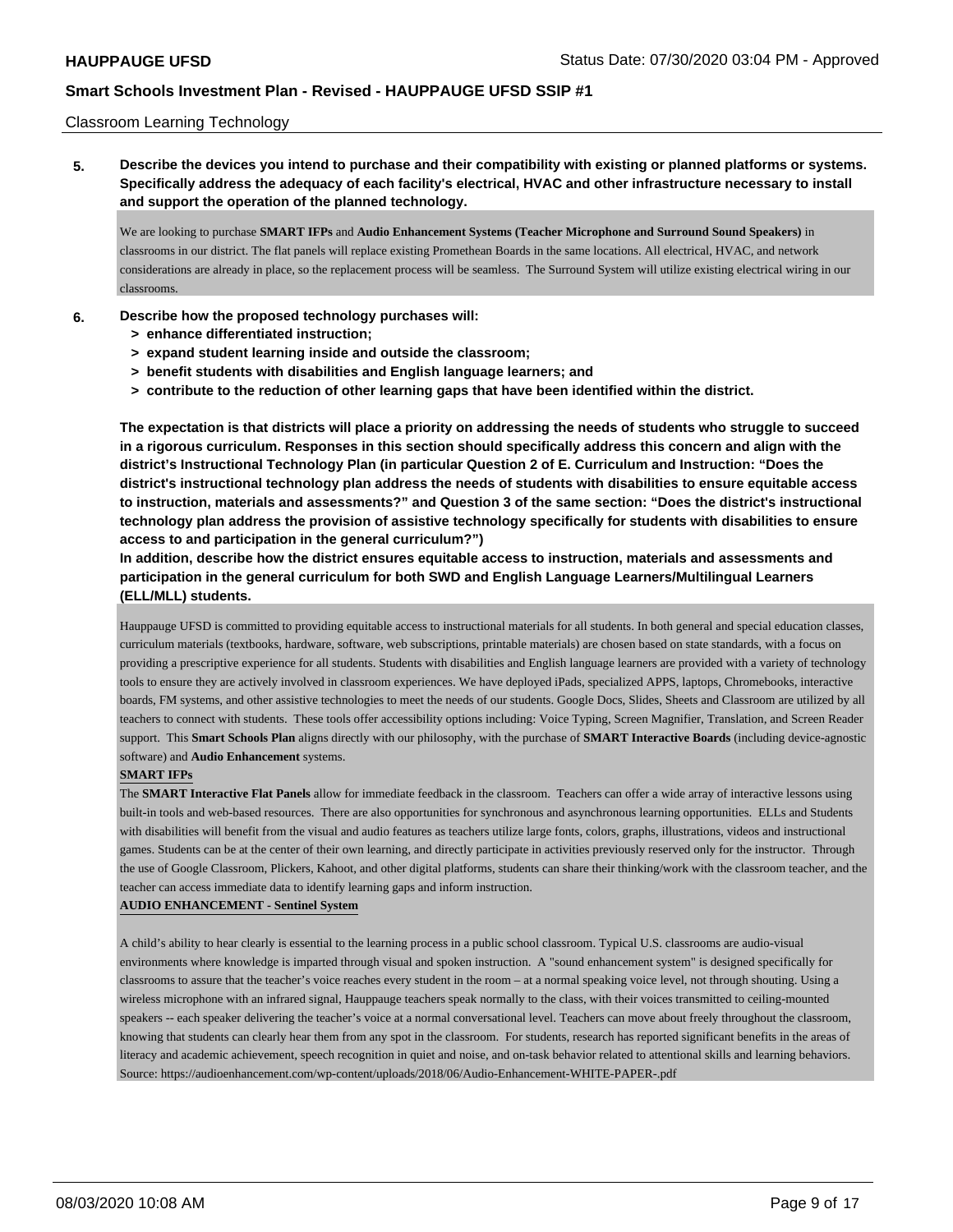### Classroom Learning Technology

## **7. Where appropriate, describe how the proposed technology purchases will enhance ongoing communication with parents and other stakeholders and help the district facilitate technology-based regional partnerships, including distance learning and other efforts.**

We firmly believe that technology tools are the "means" to an "end" that includes increased collaboration and communication among all stakeholders. The new SMART IFPs will serve as a vital component of our vision. Through the new hardware/software, teachers can facilitate a variety of gamebased and collaborative activities. They may also send lessons to student devices to complete individual handouts or work together in shared online workspaces. Students in grades 4-8 take their devices (iPads) home with them, increasing the opportunities for parent involvement. Additionally, with the **SMART Learning Suite** subscription teachers can create, organize, deliver and share SMART Learning Suite lessons online directly from Google Drive and Google Classroom. We use Google tools throughout the district and are excited at the distance-learning possibilities with the SMART integration. Teachers employ a variety of software tools that foster communication with parents outside of the classroom, and these tools can all be accessed from the desktop computer/SMART IFP (i.e Google Classroom, Seesaw, Blackboard, Infinite Campus, kidOYO).

### **8. Describe the district's plan to provide professional development to ensure that administrators, teachers and staff can employ the technology purchased to enhance instruction successfully.**

**Note: This response should be aligned and expanded upon in accordance with your district's response to Question 1 of F. Professional Development of your Instructional Technology Plan: "Please provide a summary of professional development offered to teachers and staff, for the time period covered by this plan, to support technology to enhance teaching and learning. Please include topics, audience and method of delivery within your summary."**

The goal of our Professional Development Plan is "to improve the quality of teaching and learning by ensuring that all Hauppauge teachers, administrators and teaching assistants participate in substantial professional development in order to remain current with their profession and meet the learning needs of their students." Hauppauge is committed to the ongoing professional development of all staff members by using multiple sources of input. These sources include, but are not limited to, 1:1 coaching in collaboration with ESBOCES Model Schools, in-person professional development groups, hybrid courses including online and in-person sessions, and the commitment to a personalized online learning platform in a partnership with TEQ. The TEQ online learning platform offers a focus on device-agnostic platforms in addition to content-specific courses developed both by TEQ and by district staff members. All teachers in the district are required to complete a curated district playlist that includes courses focused on technology tools in the classroom, working with ELLs, SEL and growth mindset. We also bring in experts in the field of technology to provide targeted PD to our staff. Lastly, we have teachers on staff who serve as STEAM specialists and Technology Integration specialists to their colleagues. These teachers create resources for colleagues and offer PD throughout the year at Conference Days, Faculty Meetings and teacher training sessions.

Areas of Focus:

- iPads in the Classroom
- Branching Minds (web-based RTI Platform)
- Renaissance Learning (STAR ELA, Math, Early Literacy)
- Apple Classroom on Teacher iPads
- Google Classroom for Teachers
- Google Drive for Teachers
- iPad Tips and Tricks
- Seesaw
- Prescriptive APPS on the iPad
- School4One
- Mathspace
- Lightsail
- Google Docs, Sheets, Slides and Forms
- Interactive Flat Panels
- SAMR and Digital Citizenship
- Robotics and Coding
- Notability

Summary:

Through targeted onsite, offsite, online and hybrid professional development, teachers are afforded a wide array of learning opportunities, to support their practice, and grow as professionals in the field.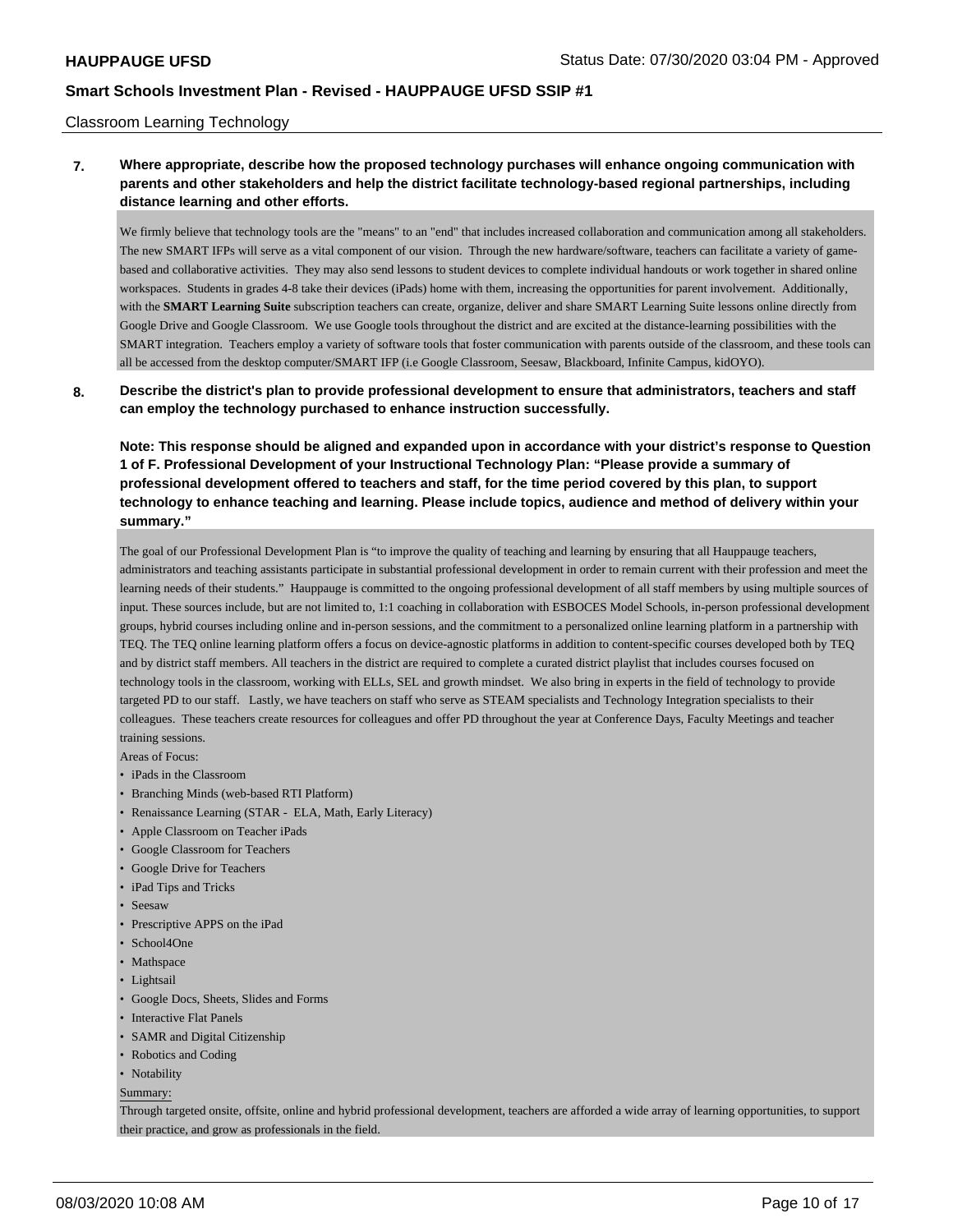#### Classroom Learning Technology

**9. Districts must contact one of the SUNY/CUNY teacher preparation programs listed on the document on the left side of the page that supplies the largest number of the district's new teachers to request advice on innovative uses and best practices at the intersection of pedagogy and educational technology.**

By checking this box, you certify that you have contacted the SUNY/CUNY teacher preparation program that supplies the largest number of your new teachers to request advice on these issues.

**9a. Please enter the name of the SUNY or CUNY Institution that you contacted.**

SUNY New Paltz

**9b. Enter the primary Institution phone number.**

845.257.2822

**9c. Enter the name of the contact person with whom you consulted and/or will be collaborating with on innovative uses of technology and best practices.**

Heather Finn

**10. To ensure the sustainability of technology purchases made with Smart Schools funds, districts must demonstrate a long-term plan to maintain and replace technology purchases supported by Smart Schools Bond Act funds. This sustainability plan shall demonstrate a district's capacity to support recurring costs of use that are ineligible for Smart Schools Bond Act funding such as device maintenance, technical support, Internet and wireless fees, maintenance of hotspots, staff professional development, building maintenance and the replacement of incidental items. Further, such a sustainability plan shall include a long-term plan for the replacement of purchased devices and equipment at the end of their useful life with other funding sources.**

By checking this box, you certify that the district has a sustainability plan as described above.

**11. Districts must ensure that devices purchased with Smart Schools Bond funds will be distributed, prepared for use, maintained and supported appropriately. Districts must maintain detailed device inventories in accordance with generally accepted accounting principles.**

By checking this box, you certify that the district has a distribution and inventory management plan and system in place.

**12. Please detail the type, quantity, per unit cost and total cost of the eligible items under each sub-category.**

| Select the allowable expenditure<br>type.<br>Repeat to add another item under | Item to be Purchased                                             | Quantity | Cost per Item | Total Cost |
|-------------------------------------------------------------------------------|------------------------------------------------------------------|----------|---------------|------------|
| each type.                                                                    |                                                                  |          |               |            |
| Interactive Whiteboards                                                       | SMART Board MX275 IFP with IQ and<br><b>SMART Learning Suite</b> | 113      | 4,534.00      | 512,342.00 |
| <b>Other Costs</b>                                                            | Wall Mount for SMART IFP                                         | 113      | 521.00        | 58.873.00  |
| <b>Other Costs</b>                                                            | Audio Enhancement Speakers and<br><b>Teacher Microphone</b>      | 113      | 1,594.00      | 180,122.00 |
| <b>Other Costs</b>                                                            | Kapp IQ Appliance for SMART Board<br><b>MX275</b>                | 113      | 695.00        | 78,535.00  |
|                                                                               |                                                                  | 452      | 7.344.00      | 829,872    |

### **13. Final 2014-15 BEDS Enrollment to calculate Nonpublic Sharing Requirement (no changes allowed.)**

|            | Public Enrollment | Nonpublic Enrollment | Total Enrollment | Nonpublic<br>Percentage |
|------------|-------------------|----------------------|------------------|-------------------------|
| Enrollment | 3,747             | 82                   | 3.829.00         | 2.14                    |

**14. If you are submitting an allocation for Classroom Learning Technology complete this table.**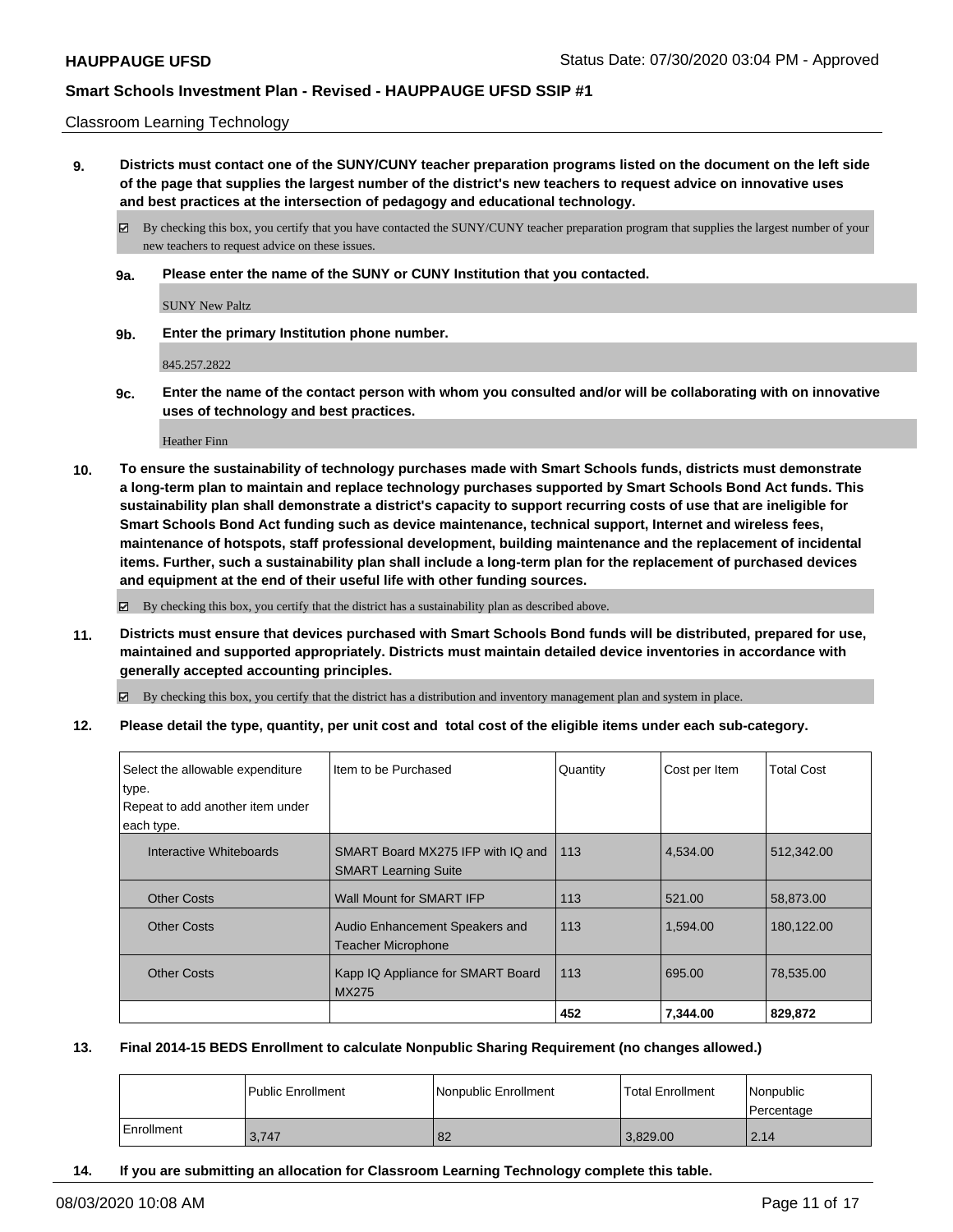Classroom Learning Technology

|                          | Public School Sub-Allocation | <b>Estimated Nonpublic Loan</b><br>Amount<br>(Based on Percentage Above) | <b>Estimated Total Public and</b><br>Nonpublic Sub-Allocation |
|--------------------------|------------------------------|--------------------------------------------------------------------------|---------------------------------------------------------------|
| Interactive Whiteboards  | 512,342.00                   | 11,212.18                                                                | 523,554.18                                                    |
| <b>Computer Servers</b>  | (No Response)                | 0.00                                                                     | 0.00                                                          |
| <b>Desktop Computers</b> | (No Response)                | 0.00                                                                     | 0.00                                                          |
| <b>Laptop Computers</b>  | (No Response)                | 0.00                                                                     | 0.00                                                          |
| <b>Tablet Computers</b>  | (No Response)                | 0.00                                                                     | 0.00                                                          |
| <b>Other Costs</b>       | 317,530.00                   | 6.948.88                                                                 | 324,478.88                                                    |
| Totals:                  | 829,872.00                   | 18,161                                                                   | 848,033                                                       |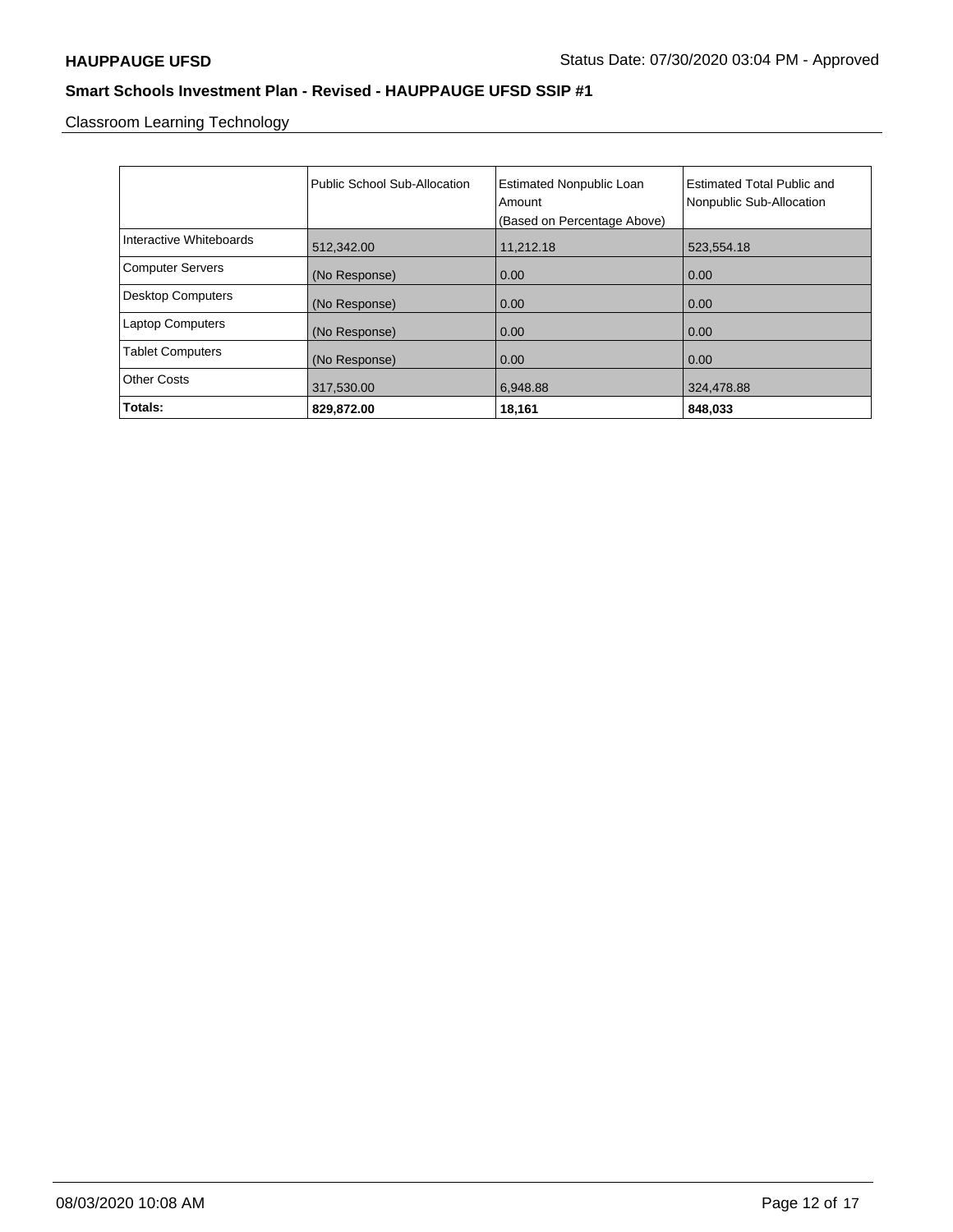#### Pre-Kindergarten Classrooms

**1. Provide information regarding how and where the district is currently serving pre-kindergarten students and justify the need for additional space with enrollment projections over 3 years.**

(No Response)

- **2. Describe the district's plan to construct, enhance or modernize education facilities to accommodate prekindergarten programs. Such plans must include:**
	- **Specific descriptions of what the district intends to do to each space;**
	- **An affirmation that new pre-kindergarten classrooms will contain a minimum of 900 square feet per classroom;**
	- **The number of classrooms involved;**
	- **The approximate construction costs per classroom; and**
	- **Confirmation that the space is district-owned or has a long-term lease that exceeds the probable useful life of the improvements.**

(No Response)

**3. Smart Schools Bond Act funds may only be used for capital construction costs. Describe the type and amount of additional funds that will be required to support ineligible ongoing costs (e.g. instruction, supplies) associated with any additional pre-kindergarten classrooms that the district plans to add.**

(No Response)

**4. All plans and specifications for the erection, repair, enlargement or remodeling of school buildings in any public school district in the State must be reviewed and approved by the Commissioner. Districts that plan capital projects using their Smart Schools Bond Act funds will undergo a Preliminary Review Process by the Office of Facilities Planning.**

**Please indicate on a separate row each project number given to you by the Office of Facilities Planning.**

| Project Number |  |
|----------------|--|
| (No Response)  |  |
|                |  |

**5. Please detail the type, quantity, per unit cost and total cost of the eligible items under each sub-category.**

| Select the allowable expenditure | Item to be purchased | Quantity      | Cost per Item | <b>Total Cost</b> |
|----------------------------------|----------------------|---------------|---------------|-------------------|
| type.                            |                      |               |               |                   |
| Repeat to add another item under |                      |               |               |                   |
| each type.                       |                      |               |               |                   |
| (No Response)                    | (No Response)        | (No Response) | (No Response) | 0.00              |
|                                  |                      | υ             | 0.00          |                   |

**6. If you have made an allocation for Pre-Kindergarten Classrooms, complete this table. Note that the calculated Total at the bottom of the table must equal the Total allocation for this category that you entered in the SSIP Overview overall budget.**

|                                          | Sub-Allocation |
|------------------------------------------|----------------|
| Construct Pre-K Classrooms               | (No Response)  |
| Enhance/Modernize Educational Facilities | (No Response)  |
| <b>Other Costs</b>                       | (No Response)  |
| Totals:                                  | 0.00           |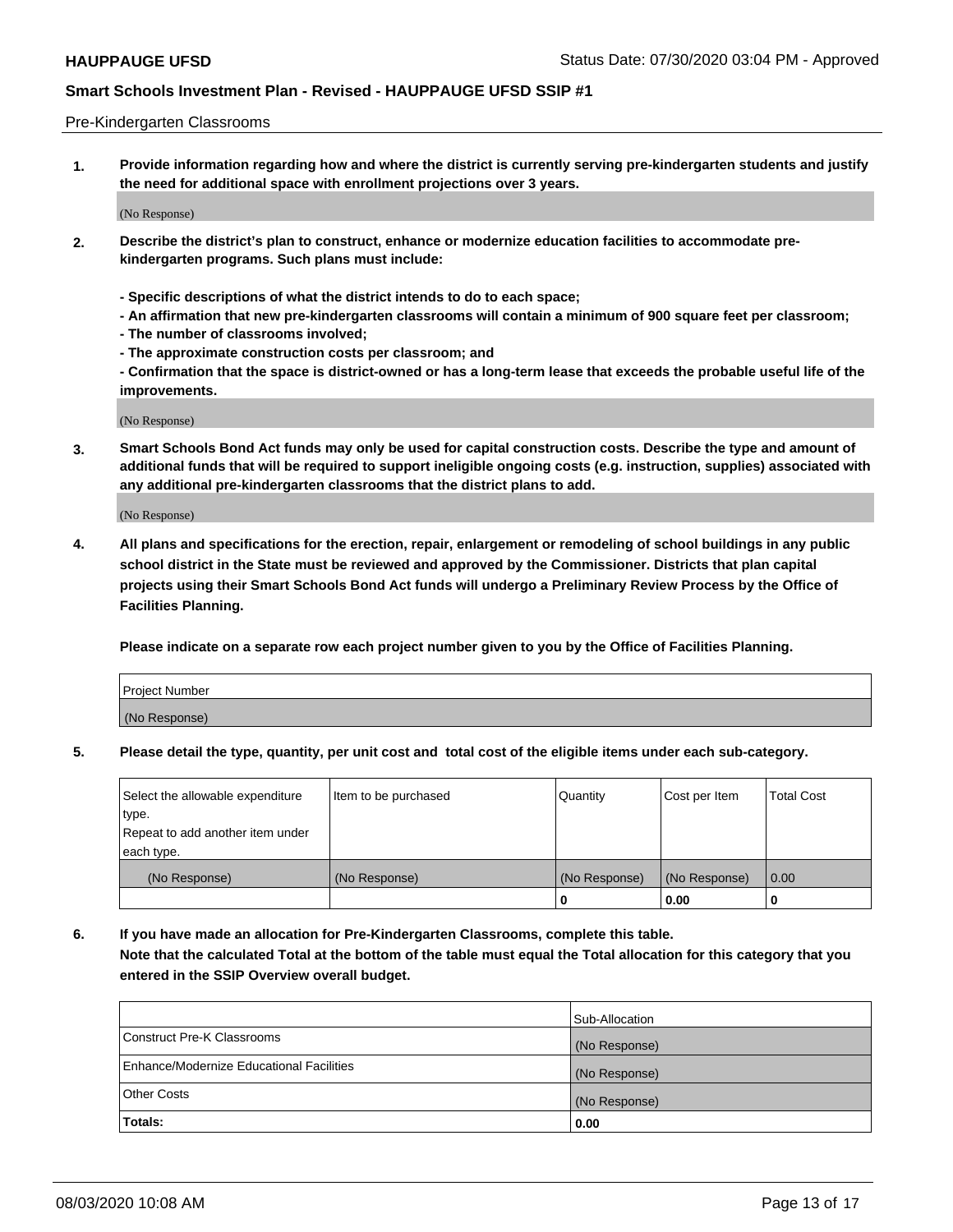Replace Transportable Classrooms

**1. Describe the district's plan to construct, enhance or modernize education facilities to provide high-quality instructional space by replacing transportable classrooms.**

(No Response)

**2. All plans and specifications for the erection, repair, enlargement or remodeling of school buildings in any public school district in the State must be reviewed and approved by the Commissioner. Districts that plan capital projects using their Smart Schools Bond Act funds will undergo a Preliminary Review Process by the Office of Facilities Planning.**

**Please indicate on a separate row each project number given to you by the Office of Facilities Planning.**

| Project Number |  |
|----------------|--|
|                |  |
|                |  |
|                |  |
|                |  |
| (No Response)  |  |
|                |  |
|                |  |
|                |  |

**3. For large projects that seek to blend Smart Schools Bond Act dollars with other funds, please note that Smart Schools Bond Act funds can be allocated on a pro rata basis depending on the number of new classrooms built that directly replace transportable classroom units.**

**If a district seeks to blend Smart Schools Bond Act dollars with other funds describe below what other funds are being used and what portion of the money will be Smart Schools Bond Act funds.**

(No Response)

**4. Please detail the type, quantity, per unit cost and total cost of the eligible items under each sub-category.**

| Select the allowable expenditure | Item to be purchased | Quantity      | Cost per Item | Total Cost |
|----------------------------------|----------------------|---------------|---------------|------------|
| ∣type.                           |                      |               |               |            |
| Repeat to add another item under |                      |               |               |            |
| each type.                       |                      |               |               |            |
| (No Response)                    | (No Response)        | (No Response) | (No Response) | 0.00       |
|                                  |                      | u             | 0.00          |            |

**5. If you have made an allocation for Replace Transportable Classrooms, complete this table. Note that the calculated Total at the bottom of the table must equal the Total allocation for this category that you entered in the SSIP Overview overall budget.**

|                                                | Sub-Allocation |
|------------------------------------------------|----------------|
| Construct New Instructional Space              | (No Response)  |
| Enhance/Modernize Existing Instructional Space | (No Response)  |
| Other Costs                                    | (No Response)  |
| Totals:                                        | 0.00           |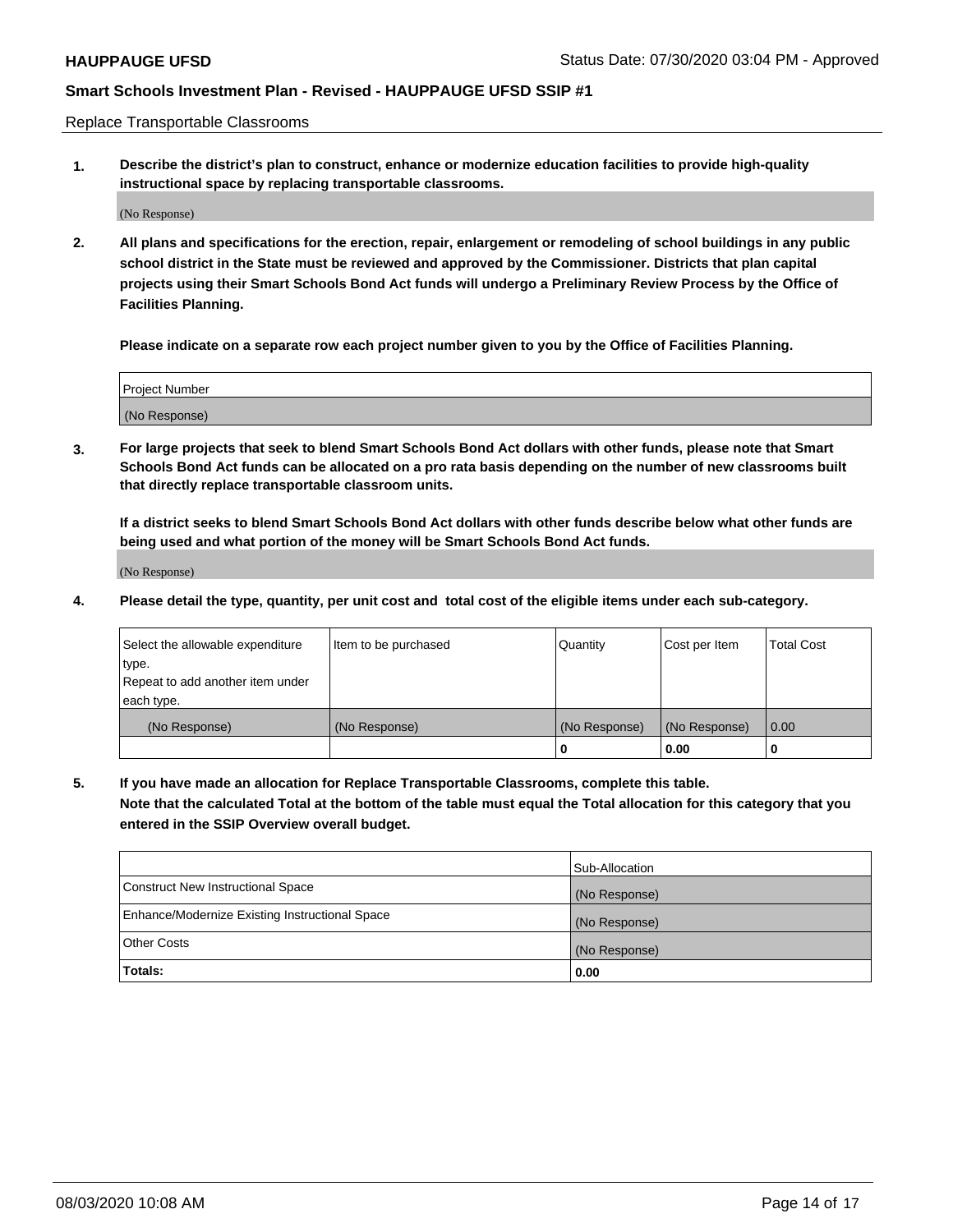High-Tech Security Features

**1. Describe how you intend to use Smart Schools Bond Act funds to install high-tech security features in school buildings and on school campuses.**

(No Response)

**2. All plans and specifications for the erection, repair, enlargement or remodeling of school buildings in any public school district in the State must be reviewed and approved by the Commissioner. Smart Schools plans with any expenditures in the High-Tech Security category require a project number from the Office of Facilities Planning. Districts must submit an SSBA LOI and receive project numbers prior to submitting the SSIP. As indicated on the LOI, some projects may be eligible for a streamlined review and will not require a building permit. Please indicate on a separate row each project number given to you by the Office of Facilities Planning.**

| <b>Project Number</b> |  |
|-----------------------|--|
|                       |  |
| (No Response)         |  |

- **3. Was your project deemed eligible for streamlined Review?**
	- Yes
	- $\hfill \square$  No
- **4. Include the name and license number of the architect or engineer of record.**

| Name          | License Number |
|---------------|----------------|
| (No Response) | (No Response)  |

**5. Please detail the type, quantity, per unit cost and total cost of the eligible items under each sub-category.**

| Select the allowable expenditure | Item to be purchased | Quantity      | Cost per Item | <b>Total Cost</b> |
|----------------------------------|----------------------|---------------|---------------|-------------------|
| type.                            |                      |               |               |                   |
| Repeat to add another item under |                      |               |               |                   |
| each type.                       |                      |               |               |                   |
| (No Response)                    | (No Response)        | (No Response) | (No Response) | 0.00              |
|                                  |                      | 0             | 0.00          |                   |

**6. If you have made an allocation for High-Tech Security Features, complete this table.**

**Enter each Sub-category Public Allocation based on the the expenditures listed in Table #5.**

|                                                      | Sub-Allocation |
|------------------------------------------------------|----------------|
| Capital-Intensive Security Project (Standard Review) | (No Response)  |
| <b>Electronic Security System</b>                    | (No Response)  |
| <b>Entry Control System</b>                          | (No Response)  |
| Approved Door Hardening Project                      | (No Response)  |
| <b>Other Costs</b>                                   | (No Response)  |
| Totals:                                              | 0.00           |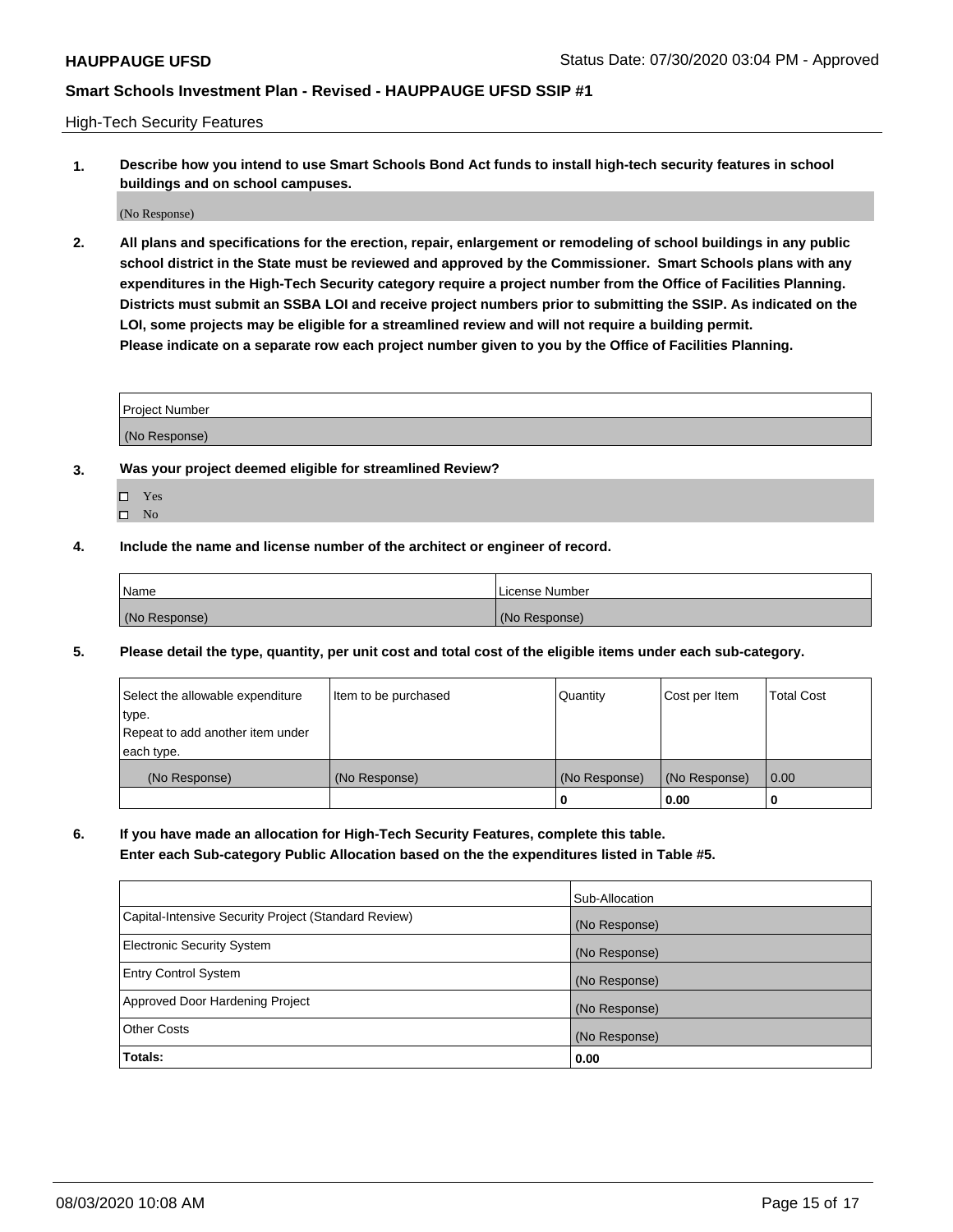Non-Public Schools

**1. Describe your plan to utilize SSBA funds to purchase devices and loan to the nonpublic schools within your district. Please specify what devices have been requested by the nonpublic schools. If the nonpublic schools have not finalized requests, the district should provide the date nonpublic schools will submit the request by.**

Funds have been requested for Smart IFPs, laptops and printers. We work very closely with the non-public school in our area and support them with equipment/software purchases, and guidance and support.

**2. A final Smart Schools Investment Plan cannot be approved until school authorities have adopted regulations specifying the date by which requests from nonpublic schools for the purchase and loan of Smart Schools Bond Act classroom technology must be received by the district.**

 $\boxtimes$  By checking this box, you certify that you have such a plan and associated regulations in place that have been made public.

**2a. Please enter the date each year nonpublic schools must request loanable items from the school district. This date cannot be earlier than June 1 of the previous school year.**

November 1

### **3. Final 2014-15 BEDS Enrollment to calculate Nonpublic Sharing Requirement (no changes allowed.)**

|            | Public Enrollment | l Nonpublic Enrollment | 'Total Enrollment | I Nonpublic Percentage |
|------------|-------------------|------------------------|-------------------|------------------------|
| Enrollment | 3.747             | $\Omega$<br>O∠         | 3.829.00          | 214<br>$\sim$ . $\sim$ |

### **4. Nonpublic Loan Calculator**

|                                                        | Loanable<br>School<br>Connectivity | Loanable<br>Classroom<br>Technology | Additional<br>Nonpublic<br>Loan<br>(Optional) | l Estimated<br>Per Pupil<br>Amount -<br>This Plan | Previously<br>Approved<br>Per Pupil<br>Amount(s) | l Cumulative<br>Per Pupil<br>l Loan<br>l Amount | <b>Final Per</b><br>Pupil Loan<br>. Amount -<br>This Plan | Final Total<br>l Loan<br>Amount -<br>This Plan |
|--------------------------------------------------------|------------------------------------|-------------------------------------|-----------------------------------------------|---------------------------------------------------|--------------------------------------------------|-------------------------------------------------|-----------------------------------------------------------|------------------------------------------------|
| Required Nonpublic<br>Loan                             | 0.00                               | 848.033.06                          |                                               | 221.48                                            | 0.00                                             | 221.48                                          | 221.48                                                    | 18.161.06                                      |
| Final Adjusted Loan<br>- (If additional loan<br>funds) | 0.00                               | 848,033.06                          | (No<br>Response)                              | 221.48                                            | 0.00                                             | 221.48                                          | 221.48                                                    | 18,161.06                                      |

#### **5. Nonpublic Share**

|                                          | Final Per Pupil Amount | Final Nonpublic Loan Amount |  |
|------------------------------------------|------------------------|-----------------------------|--|
| Pending and Previously<br>Approved Plans | 0.00                   | 0.00                        |  |
| <sup>1</sup> This Plan                   | 221.48                 | 18,161.06                   |  |
| Total                                    | 221.48                 | 18,161.06                   |  |

#### **6. Distribution of Nonpublic Loan Amount by School**

| Nonpublic School Name |                          | 12018-19 K-12 Enrollment | Special Ed School? If Yes, not eligible |  |
|-----------------------|--------------------------|--------------------------|-----------------------------------------|--|
|                       | GERSH ACADEMY, INC       |                          | <b>No</b>                               |  |
|                       | <b>INY LEAGUE SCHOOL</b> | 103                      | No.                                     |  |

**7. Please detail the type, quantity and per unit cost of the eligible items under each sub-category.**